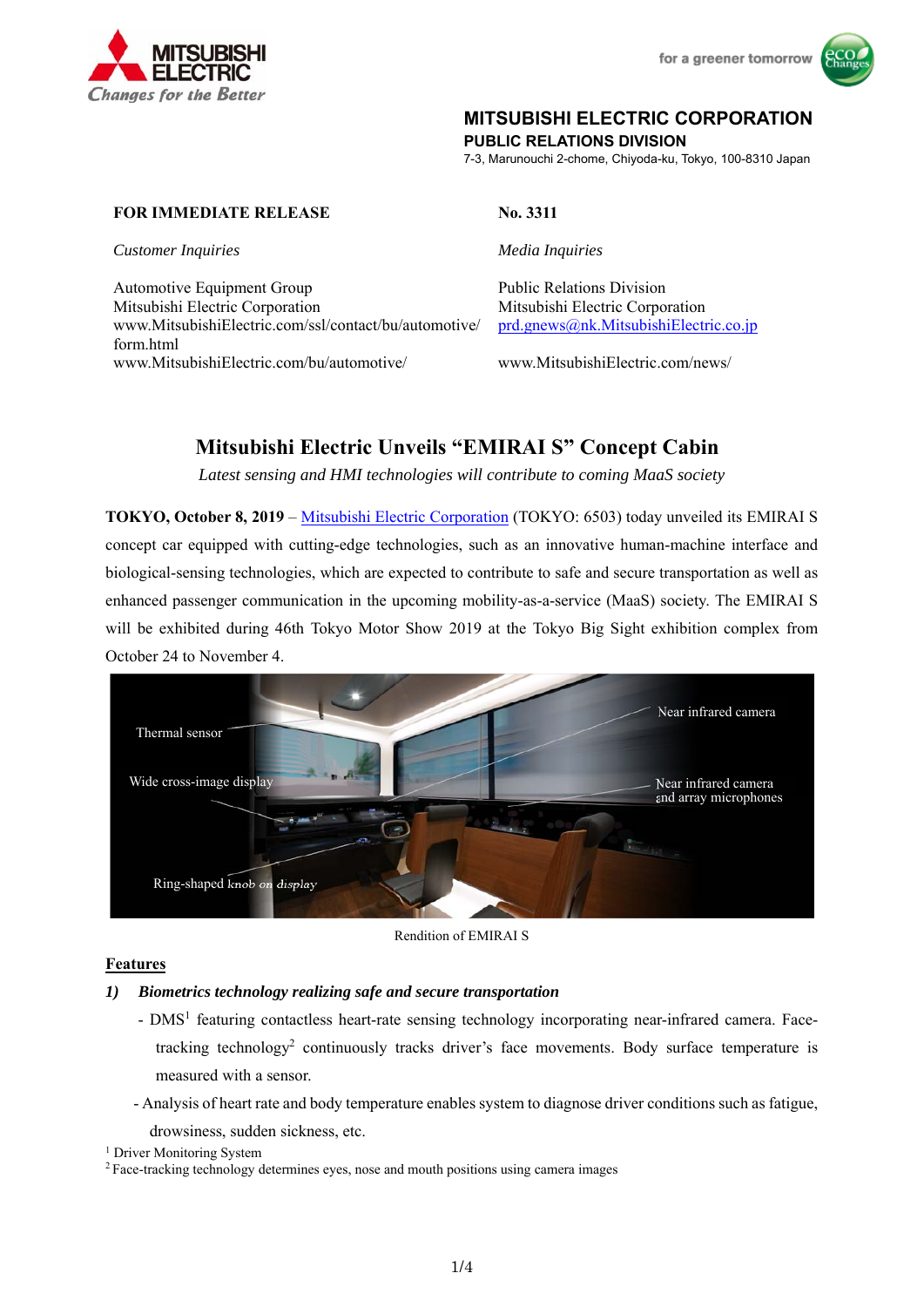- *2) Innovative human-machine interface facilitates communication both inside and outside vehicle* 
	- Speech-separation technology distinguishes voice commands from other verbal conversation in the vehicle, recognizing who utters voice commands and when based on camera images and audio signals<sup>3</sup>.
- Wide crossed-image display combines floating 3D images and holographic visual effects while a ringshaped knob on a display simplifies operations using various via GUIs. Both help realize intuitive operations for enhanced user experiences. 3 Smart, natural HMI technology for smart mobility

https://www.MitsubishiElectric.com/news/2019/0122-c.html (January 22, 2019)

### **Overview**

In the coming MaaS society, cars will evolve beyond mere transportation to provide mobility that enables passengers to use their traveling time more effectively. Under the theme of "Mobility for better days," Mitsubishi Electric developed the EMIRAI S to introduce technologies and solutions that contribute to the emerging MaaS society. The "S" in EMIRAI S stands for "shared," "service" and "safety," because the vehicle is equipped with cutting-edge technologies, such as an innovative human-machine interface for enhanced communication both inside and outside the vehicle, and biological-sensing technologies for safe driving.

### **Details**



#### *1) Biometrics technology for safe transportation*

Changes in skin brightness due to variance in blood flow are used to measure heart rates. The DMS enables contactless heart-rate sensing by detecting changes in skin brightness in near-infrared camera images. The DMS also has a robust face tracking function to track eyes, nose and mouth motions under a variety of lighting conditions. Also, human body surface temperatures are measured with a thermal sensor. By analyzing heart rate and body temperatures, the system can identify the physical conditions of the driver and passengers. For example, if the system detects driver fatigue, drowsiness or sudden sickness, it can make the interior more comfortable by adjusting air conditioning, lighting and/or sounds.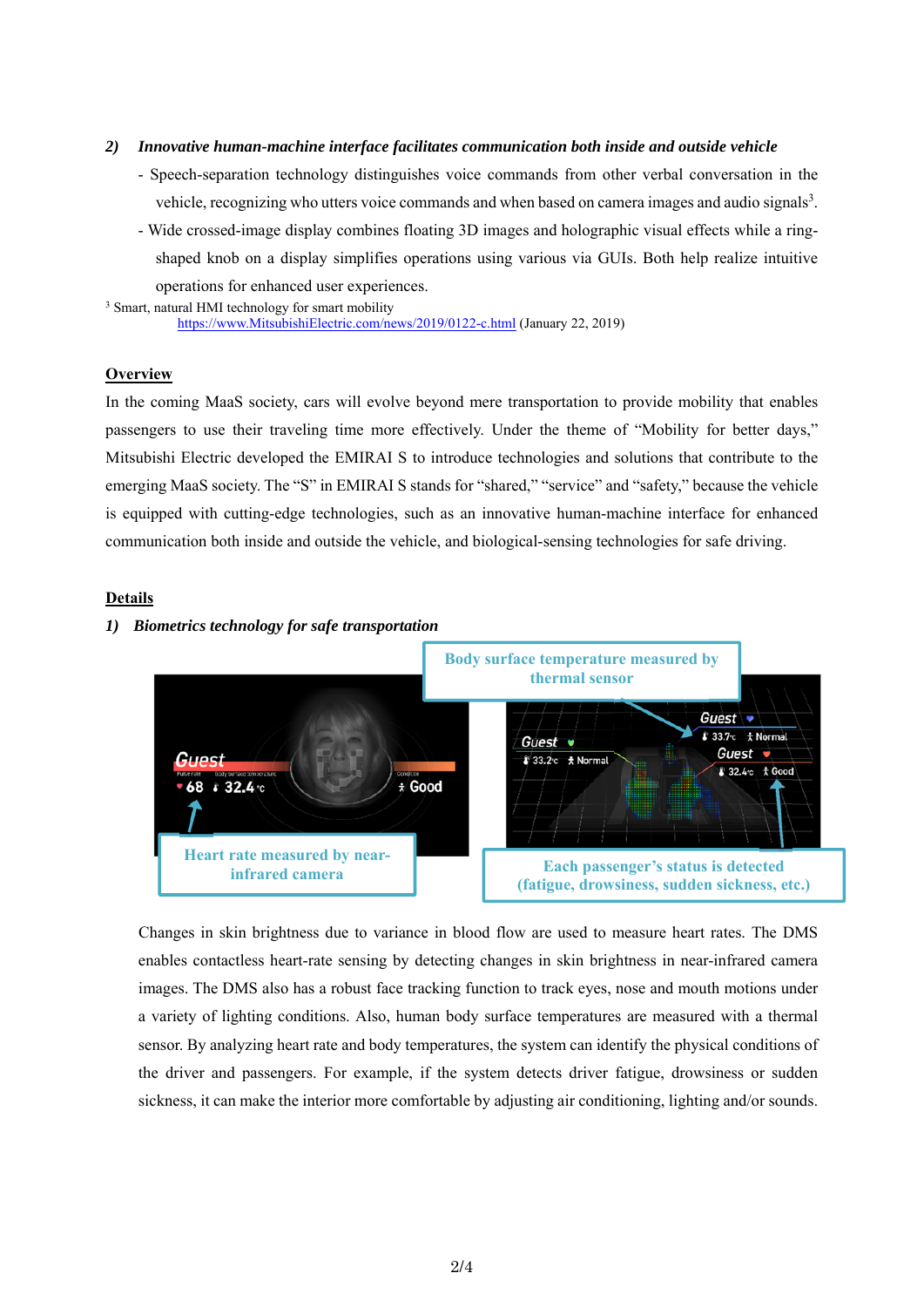# *2) Innovative human-machine interface for facilitating communication inside and outside the vehicle*

# a. Speech-separation technology



A wide-angle near-infrared camera and array microphones<sup>4</sup> are installed on the upper edge of a small display. By analyzing the positions and motions of the speaker's mouth in near-infrared camera images and voice information detected with the array microphones, the system can recognize each speaker's position and speech timing with high accuracy.

Each voice can be distinguished even in noisy environments, such as when the vehicle is in motion. Furthermore, EMIRAI S uses speech-separation technology not only to recognize commands from each speaker but also to respond to these commands. The commands and the responses are shown on a wide touch-display installed on an interior side panel to enhance communication between passengers.

4 Apparatus with a number of microphone elements arrayed in a line

b. Wide crossed-image display & ring-shaped knob on display